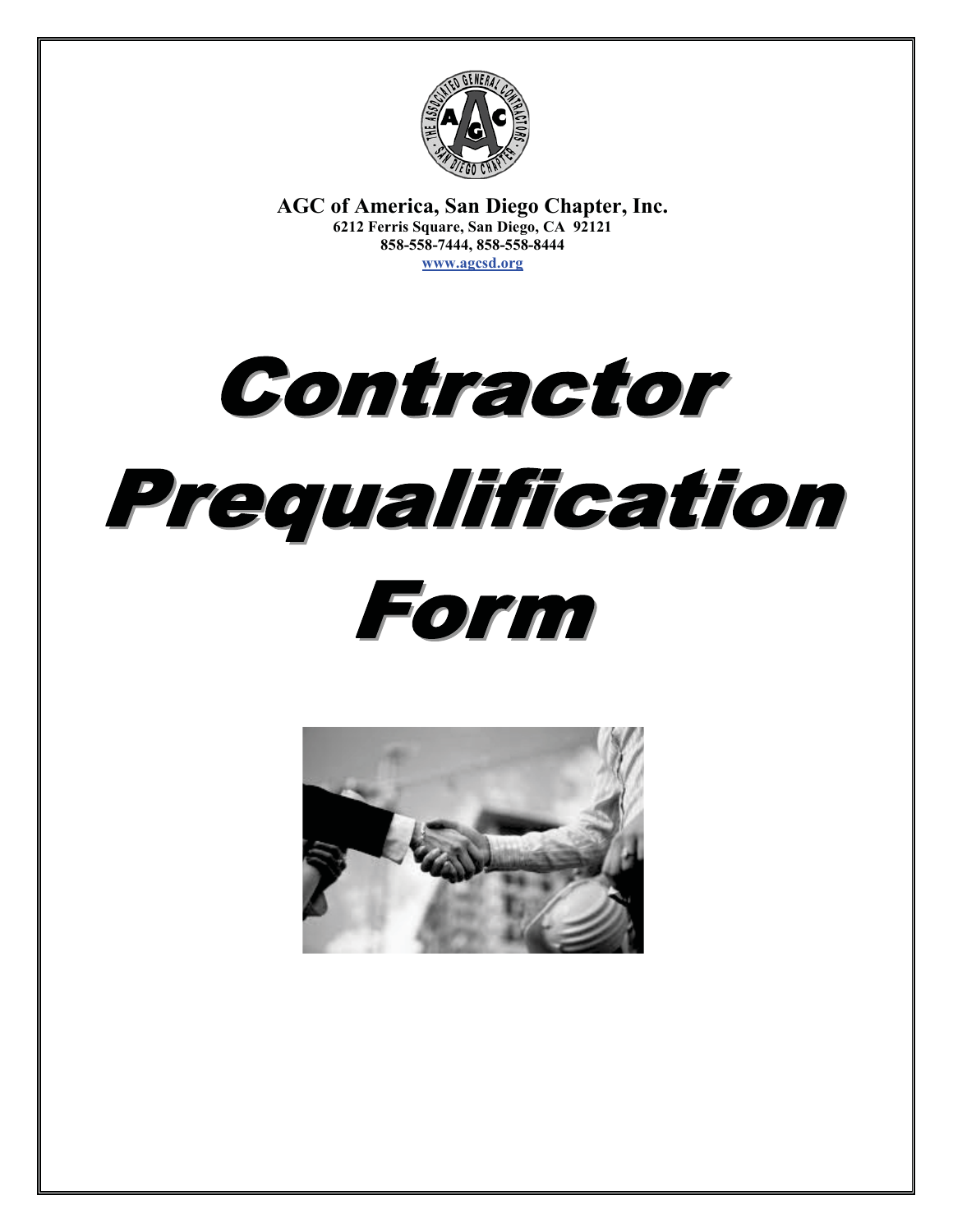# **CONTRACTOR'S PREQUALIFICATION FORM**

# **GENERAL INFORMATION**

| <b>Contact Info</b><br>Legal Name: 1988 Manner Communication of the Manner Communication of the Manner Communication of the Manner Communication of the Manner Communication of the Manner Communication of the Manner Communication of the Manner Co |        |                         |
|-------------------------------------------------------------------------------------------------------------------------------------------------------------------------------------------------------------------------------------------------------|--------|-------------------------|
|                                                                                                                                                                                                                                                       |        |                         |
| Website:                                                                                                                                                                                                                                              |        |                         |
| Form submitted by:                                                                                                                                                                                                                                    |        | Phone: $\qquad \qquad$  |
|                                                                                                                                                                                                                                                       |        |                         |
| <b>Principal Office</b><br>Street:                                                                                                                                                                                                                    |        |                         |
| City:                                                                                                                                                                                                                                                 | State: | Zip:                    |
| Phone:                                                                                                                                                                                                                                                |        |                         |
| Contact Name/Chief Estimator: Email: Email:                                                                                                                                                                                                           |        |                         |
| Billing Office (if different than Principal Office)<br>Street:                                                                                                                                                                                        |        |                         |
| City:                                                                                                                                                                                                                                                 |        | State: <u>Zip:</u> Zip: |
| Phone:                                                                                                                                                                                                                                                |        | Fax:                    |
| <b>Regional Office No. 1</b><br>Street:                                                                                                                                                                                                               |        |                         |
| City:                                                                                                                                                                                                                                                 | State: |                         |
| Phone:                                                                                                                                                                                                                                                |        |                         |
|                                                                                                                                                                                                                                                       |        |                         |
| <b>Regional Office No. 2</b><br>Street:                                                                                                                                                                                                               |        |                         |
| City:                                                                                                                                                                                                                                                 | State: |                         |
| Phone: 2008                                                                                                                                                                                                                                           |        |                         |
|                                                                                                                                                                                                                                                       |        |                         |

\*Please list any additional regional offices by attaching a separate sheet of paper.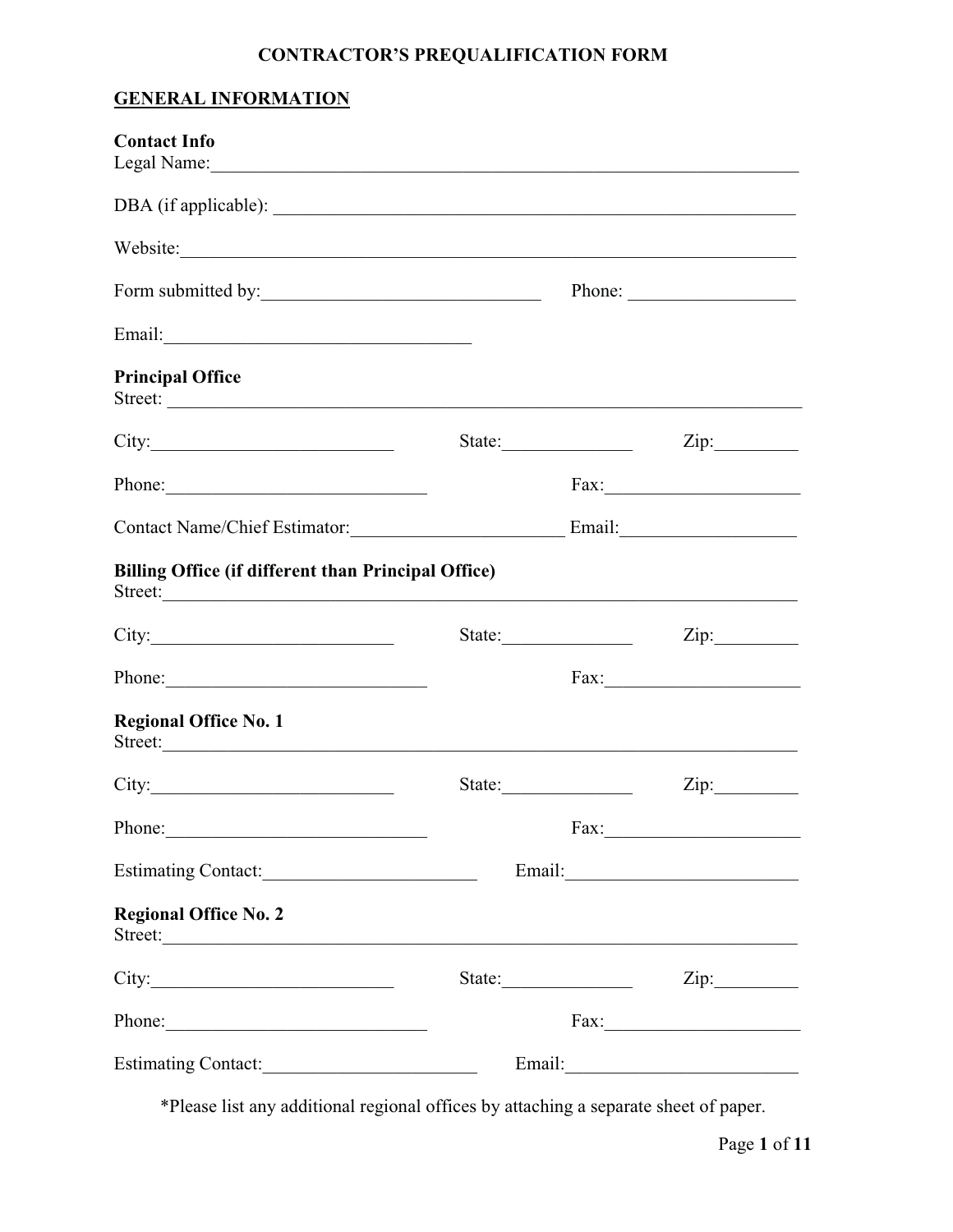## **CONTRACTOR LICENSE INFORMATION**

| <b>Issuing Authority</b><br><u> 1990 - Johann John Stone, mars et al. (</u>                                                                                             | Class License#          | Expiration                                                                                                       |
|-------------------------------------------------------------------------------------------------------------------------------------------------------------------------|-------------------------|------------------------------------------------------------------------------------------------------------------|
| <u> 2000 - Jan James James Jan James James James James James James James James James James James James James Jam</u><br>A. Year business started under current license: |                         |                                                                                                                  |
| <b>B.</b> Has any license ever been denied or revoked?                                                                                                                  |                         |                                                                                                                  |
| firm? If yes, please describe below:                                                                                                                                    |                         | C. Has a complaint ever been filed with a Contractor's State License Board against your                          |
| State Sales Tax Registration Number: (Attach list as needed)                                                                                                            |                         | and the control of the control of the control of the control of the control of the control of the control of the |
| State Unemployment Insurance Number: (Attach list as needed)                                                                                                            |                         |                                                                                                                  |
| <b>ORGANIZATION INFORMATION:</b>                                                                                                                                        |                         |                                                                                                                  |
| Sole Proprietor, if other please specify                                                                                                                                |                         | A. Business type: (Circle One) Corporation, Partnership, Limited Liability Company,                              |
| B. Date founded: State of formation:                                                                                                                                    |                         |                                                                                                                  |
| below:                                                                                                                                                                  |                         | C. Please indicate the following information about the Key officers, managers and principals                     |
| <b>Full Name &amp; Title</b>                                                                                                                                            | Years in this position: | <b>Total Years Experience:</b>                                                                                   |
|                                                                                                                                                                         |                         |                                                                                                                  |
|                                                                                                                                                                         |                         |                                                                                                                  |
|                                                                                                                                                                         |                         |                                                                                                                  |

**D. List all other names under which your firm has conducted operations:**

**\_\_\_\_\_\_\_\_\_\_\_\_\_\_\_\_\_\_\_\_\_\_\_\_\_\_\_\_\_\_\_\_\_\_\_\_\_\_\_\_\_\_\_\_\_\_\_\_\_\_\_\_\_\_\_\_\_\_\_\_\_\_\_\_\_\_\_\_\_\_\_ \_\_\_\_\_\_\_\_\_\_\_\_\_\_\_\_\_\_\_\_\_\_\_\_\_\_\_\_\_\_\_\_\_\_\_\_\_\_\_\_\_\_\_\_\_\_\_\_\_\_\_\_\_\_\_\_\_\_\_\_\_\_\_\_\_\_\_\_\_\_\_**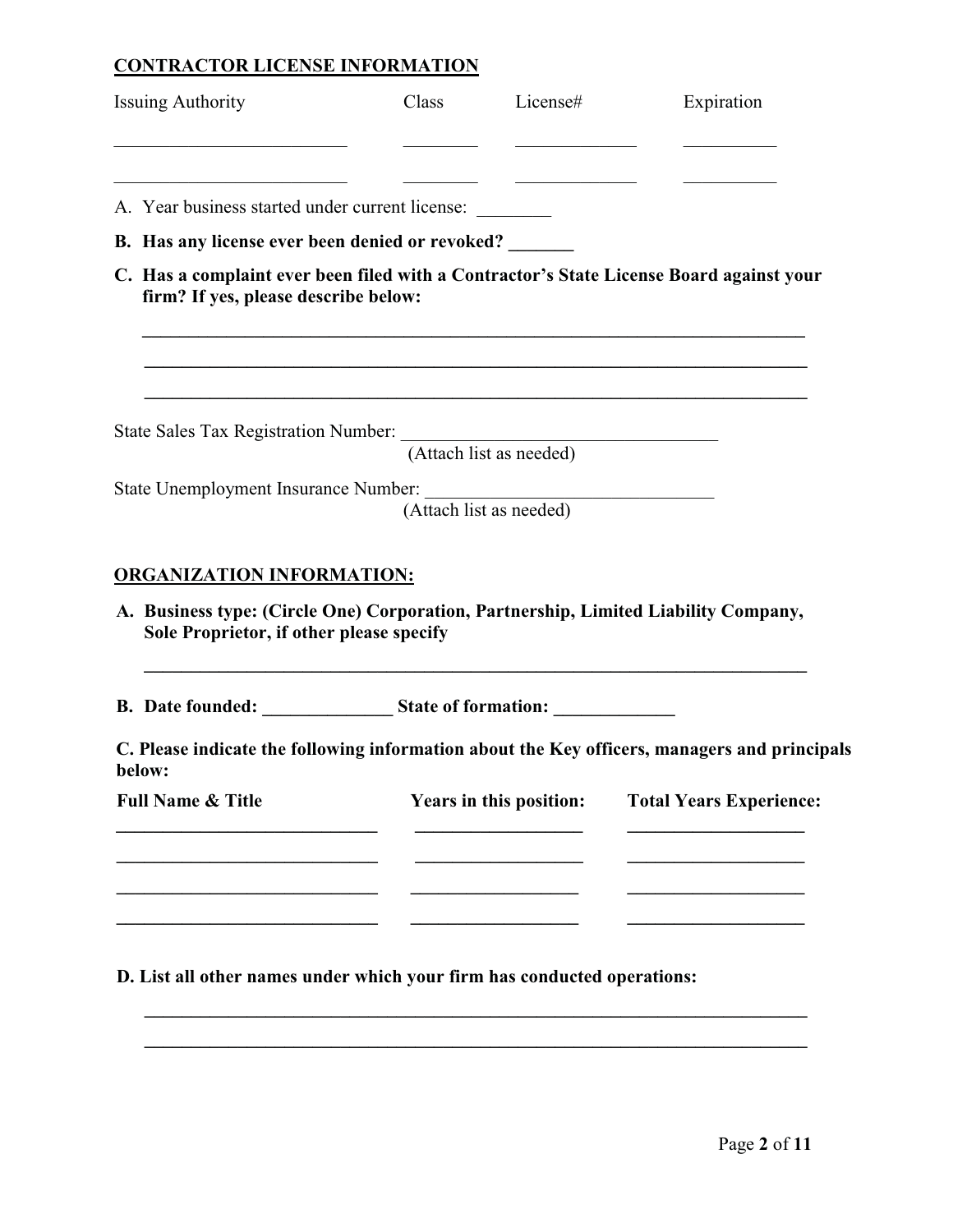**E. Is your firm owned or controlled by a parent or any other organization? If yes, please describe below.**

**\_\_\_\_\_\_\_\_\_\_\_\_\_\_\_\_\_\_\_\_\_\_\_\_\_\_\_\_\_\_\_\_\_\_\_\_\_\_\_\_\_\_\_\_\_\_\_\_\_\_\_\_\_\_\_\_\_\_\_\_\_\_\_\_\_\_\_\_\_\_\_ \_\_\_\_\_\_\_\_\_\_\_\_\_\_\_\_\_\_\_\_\_\_\_\_\_\_\_\_\_\_\_\_\_\_\_\_\_\_\_\_\_\_\_\_\_\_\_\_\_\_\_\_\_\_\_\_\_\_\_\_\_\_\_\_\_\_\_\_\_\_\_**

### **UNION INFORMATION**

Union affiliated? \_\_\_\_\_\_\_\_\_\_\_\_\_\_\_\_\_\_\_\_\_\_\_

If yes, names of unions:

Do you perform prevailing wage? \_\_\_\_\_\_\_\_\_\_\_\_\_\_\_\_\_\_\_\_\_\_\_\_\_\_\_\_\_\_\_\_\_\_\_\_\_\_\_\_\_\_

### **INSURANCE INFORMATION**

| a. General Liability | Yes | N <sub>0</sub> |
|----------------------|-----|----------------|
| b. Workman's Comp    | Yes | No             |
| c. Auto              | Yes | No             |
| d. Umbrella          | Yes | No             |

### **GEOGRAPHIC REGIONS**

| San Diego            | San Francisco area    |
|----------------------|-----------------------|
| Palm Springs area    | Las Vegas area        |
| Inland Empire (CA)   | Phoenix area          |
| <b>Orange County</b> | Kingman/Laughlin area |
| Los Angeles County   |                       |
|                      |                       |

Other:

\_\_\_\_ Years in SD area

 $\frac{1}{2}$ % Hiring in SD area (is work force in-town or out-of-town)

### **CSI/TRADES**

General description of trade(s):

\_\_\_\_\_\_\_\_\_\_\_\_\_\_\_\_\_\_\_\_\_\_\_\_\_\_\_ \_\_\_\_\_\_\_\_\_\_\_\_\_\_\_\_\_\_\_\_\_\_\_\_\_\_\_

Last year's % residential:\_\_\_\_\_\_\_\_\_\_\_\_\_\_ % non-residential\_\_\_\_\_\_\_\_\_\_\_\_\_\_\_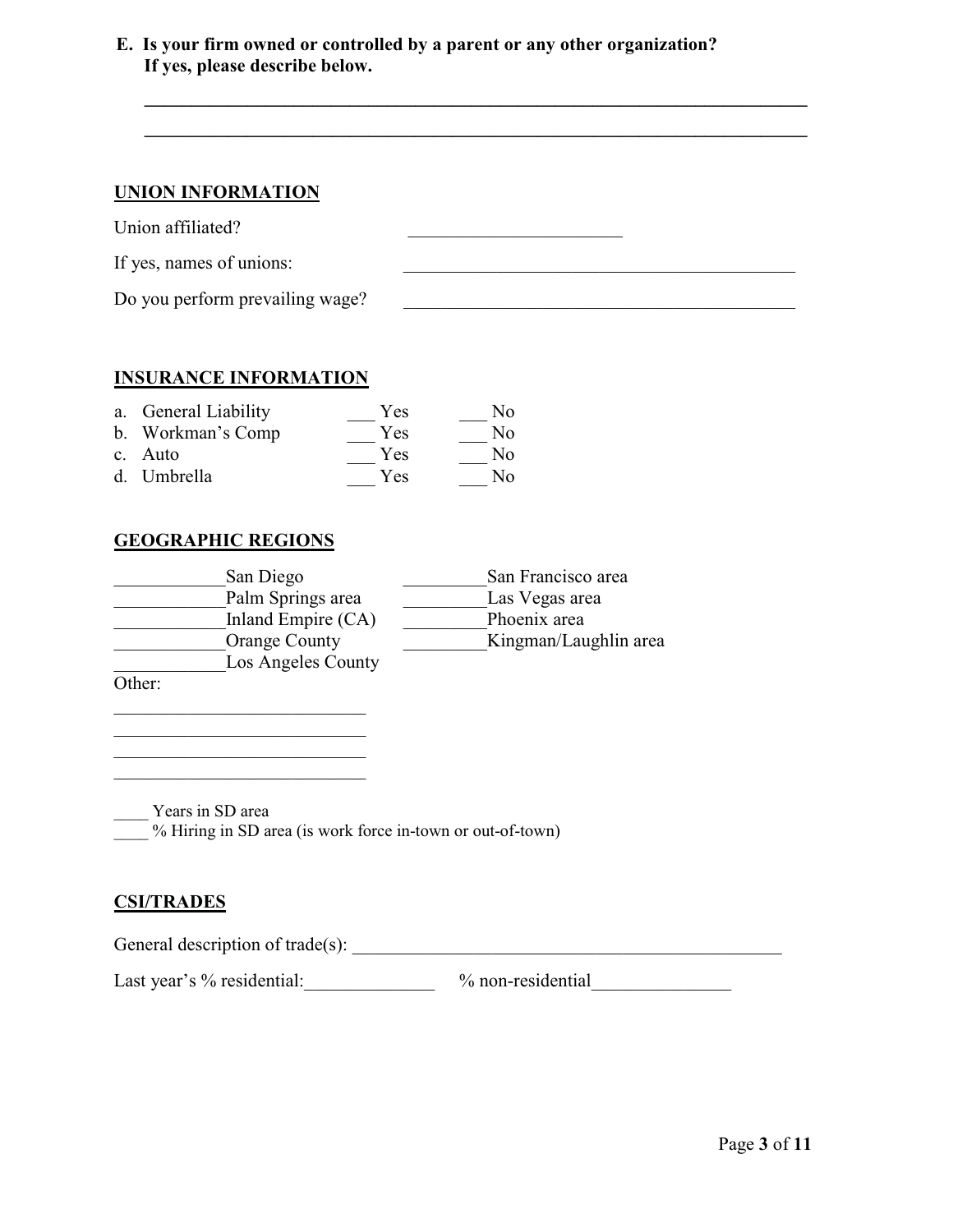# **CSI/TRADES CONT.**

### DIVISION 00 – DESIGN & PRECONSTRUCTION

\_\_\_ 03999 OTHER CONCRETE WORK

|                  |                                                       | 2000                  | SITE CONSTRUCTION                           |
|------------------|-------------------------------------------------------|-----------------------|---------------------------------------------|
| $\boldsymbol{0}$ | DESIGN SERVICES AND PRECONTRUCTION SERVICES           | 2010                  | SURVEYING, ENGINEERING, STAKING             |
| $\mathbf{1}$     | CSI Not Known - Please Update                         | 2015                  | LOCATING/MARKOUT SERVICES                   |
| 100              | DESIGN AND PRECONSTRUCTION SERVICES                   | 2050                  | DEMOLITION AND WRECKING                     |
| 125              | PRINTING/BLUEPRINTING                                 | 2070                  | TEMPORARY SITE BARRICADES                   |
| 200              | ARCHITECTURAL SERVICES<br>STRUCTURAL ENGINEERING      | 2100                  | <b>SITE PREPARATION</b>                     |
| 201              | <b>CIVIL ENGINEERING</b>                              | 2111                  | SITE CLEARING AND GRUBBING                  |
| 203              |                                                       | 2150                  | SHORING AND UNDERPINNING                    |
| 204              | LANDSCAPE ARCHITECT/ENGINEERING                       | 2180                  | <b>DEWATERING</b>                           |
| 206              | KITCHEN CONSULTANT                                    | 2200                  | EARTHWORK AND GRADING                       |
| 210              | ELECTRICAL ENGINEERING                                | 2202                  | <b>SWPPP</b>                                |
| 211              | MECHANICAL ENGINEERING                                | 2210                  | STREET CLEANING AND DUST CONTROL            |
| 212              | PLUMBING ENGINEERING                                  | 2220                  | <b>MASS BACKFILL</b>                        |
| 214              | ENVIRONMENTAL CONSULTANTS                             | 2240                  | <b>SOIL STABILIZATION</b>                   |
| 216              | LEED CONSULTANTS                                      | 2242                  | <b>CLEAR AND GRUB</b>                       |
| 220              | OTHER DESIGN DISCIPLINES                              | 2280                  | SOIL POISONING/TERMITE CONTROL              |
| 225              | SOILS/GEOTECHNICAL SERVICES                           | 2300                  | <b>MISC. DRILLING</b>                       |
| 300              | PROJECT TESTING AND QUALITY CONTROL                   | 2310                  | PRECAST PILES-DRILLING/DRIVING              |
| 400              | PROJECT BONDING                                       | 2320                  | STEEL PILES, DRILLINIG/DRIVING              |
| 410              | PROJECT INSURANCE                                     | 2340                  | <b>CAISSONS</b>                             |
| 999              | OTHER DESIGN AND PRECONSTRUCTION SERVICES             | 2350                  | <b>SHORING AND LAGGING</b>                  |
|                  |                                                       | 2400                  | <b>SITE UTILITIES</b>                       |
|                  | DIVISION 01- GENERAL CONDITIONS                       | 2405                  | WET UTILITIES (WTR/SWR/STRM)                |
|                  |                                                       | 2408                  | DRY UTILITIES (ELCT/TELCO/ETC)              |
| 1000             | GENERAL REQUIREMENTS AND CONDITIONS                   | 2410                  | DRAINS, INLETS AND CATCH BASINS             |
| 1106             | PROJECT ESTIMATING SERVICES                           | 2411                  | FRENCH DRAIN PIPE, FILTER FABRIC            |
| 1108             | OFFICE/SHEDS/SUPPLIES                                 | 2444                  | <b>CHAIN LINK FENCING</b>                   |
| 1109             | TELEPHONE/FAX/COMPUTER LINES                          | 2446                  | <b>WOOD FENCING</b>                         |
| 1110             | <b>TEMPORARY POWER</b>                                | 2450                  | OTHER FENCING                               |
| 1112             | <b>DRINKING WATER</b>                                 | 2480                  | LANDSCAPING AND IRRIGATION                  |
| 1113             | TEMP. SANITARY FACILITIES/PORTABLE TOILETS            | 2484                  | TOP SOIL FILL AND PREPARATION               |
| 1114             | TRAFFIC BARRICADES/FENCES/FLAG                        | 2500                  | ASPHALT CONCRETE PAVING                     |
| 1115             | PROJECT COMPUTERS & EQUIPMENT                         | $\frac{1}{1}$<br>2503 | DECORATIVE/CONCRETE PAVING                  |
| 1118             | RADIOS & JOB COMMUNICATION                            | 2505                  | <b>OTHER PAVING</b>                         |
| 1119             | TRASH CONTAINERS/DUMPSTERS                            | 2510                  | STRIPING, PAVEMENT MARKINGS AND WHEEL STOPS |
| 1123             | PROJECT SCHEDULING SERVICES                           | 2511                  | TRAFFIC/PARKING SIGNAGE                     |
| 1124             | POSTAGE & COURIERS                                    | 2520                  | PLAYGROUND EQUIPMENT                        |
| 1126             | PROJECT PROGRESS PHOTOS                               | 2522                  | <b>SITE FURNISHINGS</b>                     |
| 1128             | <b>CONSTRUCTION SIGNS</b>                             | 2530                  | SITE MONUMENTS AND SIGNAGE                  |
| 1135             | PROJECT SAFETY                                        | 2535                  | KIOSKS, GAZEBOS, TRELLIS                    |
| 1140             | PROJECT PEER REVIEW                                   | 2537                  | <b>CARPORTS</b>                             |
| 1143             | TEMP. WEATHER PROTECTION                              | 2540                  | <b>STREET IMPROVEMENTS</b>                  |
| 1144             | WATCHMEN/SECURITY                                     | 2545                  | <b>TRAFFIC SIGNAL</b>                       |
| 1200             | <b>CRANES AND MANLIFTS</b>                            | 2550                  | SITE CONCRETE/HARDSCAPE                     |
| 1250             | OTHER CONSTRUCTION EQUIPMENT                          | 2999                  | OTHER EARTHWORK AND SITE IMPROVEMENTS       |
| 1260             | SCAFFOLDING AND TEMPORARY SHORING                     |                       |                                             |
| 1300             | <b>BUILDING MATERIALS VENDORS</b>                     |                       | DIVISION 04 - MASONRY & BRICKWORK           |
| 1320             | RENTED EQUIPMENT VENDORS                              |                       |                                             |
| 1910             | TEMPORARY LABOR SERVICES                              |                       | 04000 MASONRY AND BRICKWORK                 |
| 1998             | OTHER GENERAL CONTRACTORS                             | 04010                 | MASONRY/CMU WORK                            |
| 1999             | OTHER GENERAL REQUIREMENTS AND CONDITIONS             | 04200                 | MASONRY-REINFORCING                         |
|                  |                                                       | 04300                 | <b>STONEWORK</b>                            |
|                  | DIVISION 03 - CONCRETE                                | 04999                 | OTHER MASONRY AND BRICKWORK                 |
|                  |                                                       |                       |                                             |
|                  | 03000 CONCRETE WORK                                   |                       |                                             |
|                  | 03200 CONCRETE REINFORCEMENT AND PT                   |                       | DIVISION 05 - METALS                        |
|                  | 03210 -REINFORCEMENT MATERIALS SUPPLIERS              |                       |                                             |
|                  | 03300 STRUCTURAL CONCRETE                             | 05000                 | STEEL AND IRON WORK                         |
|                  | 03318 --CONCRETE FORM WORK SUPPLIERS                  | 05050                 | <b>CABLE GUARD RAILS</b>                    |
|                  | 03320 -- CONCRETE LUMBER AND PLYWOOD SUPPLIERS        | 05090                 | <b>STEEL ERECTION</b>                       |
|                  | 03330 -- CONCRETE READY-MIX AND BATCH PLANT SUPPLIERS | 05100                 | STRUCTURAL STEEL WORK                       |
|                  | 03340 -- OTHER CONCRETE MATERIAL SUPPLIERS            | 05200                 | METAL JOISTS AND DECKING                    |
|                  | 03350 --CONCRETE PUMPS AND CONVEYANCE                 | 05400                 | COLD FORMED METAL FRAMING                   |
|                  | 03360 -- MISC CONCRETE VENDORS & EQUIPMENT            | 05500                 | MISC. METALS                                |
|                  | 03340 TILT-UP CONCRETE                                | 05510                 | <b>STEEL STAIRS</b>                         |
|                  | 03410 PRECAST CONCRETE                                | 05700                 | ORNAMENTAL METALS                           |
|                  | 03650 GYPCRETE/LIGHTWT.CONC. FILL                     | 05999                 | OTHER STEEL AND IRON WORK                   |
|                  | 03675 SHOTCRETE/GUNITE                                |                       |                                             |
|                  | 03732 EPOXY INJECTION                                 |                       |                                             |

DIVISION 02 – SITE CONSTRUCTION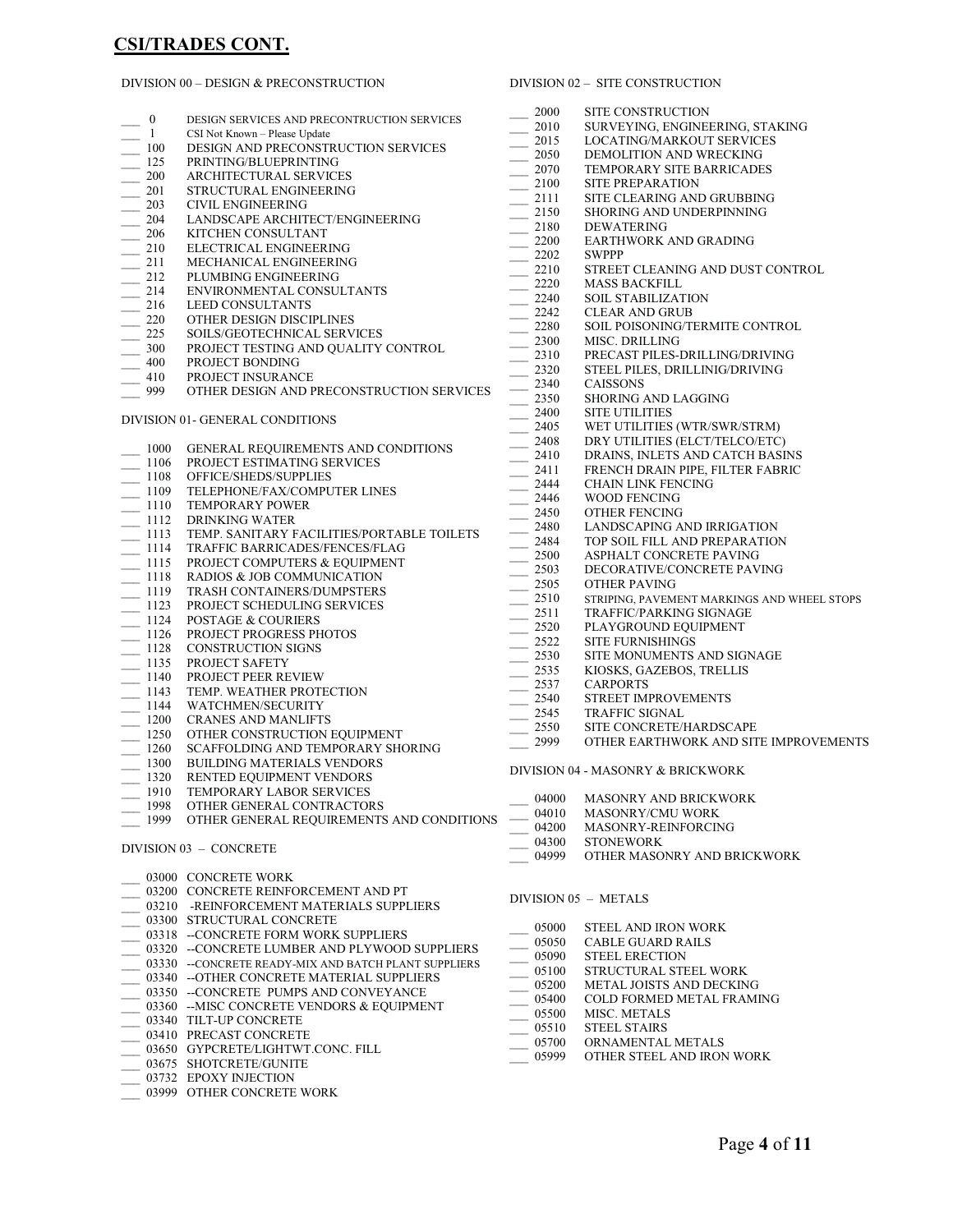### CSI/TRADES CONT.

|                          | DIVISION 06 – WOODWORK & CARPENTRY                                                  |                                                                                                                                                                                                       | DIVISION 09 - FINISHES CON'T.                       |
|--------------------------|-------------------------------------------------------------------------------------|-------------------------------------------------------------------------------------------------------------------------------------------------------------------------------------------------------|-----------------------------------------------------|
|                          | 06000 WOODWORK AND CASEWORK                                                         | $- 09800$                                                                                                                                                                                             | SPECIAL COATINGS                                    |
|                          | 06100 FRAMING AND SHEATHING                                                         | $- 09900$                                                                                                                                                                                             | PAINTING                                            |
|                          | 06111 MISC. ROUGH CARPENTRY                                                         |                                                                                                                                                                                                       | __ 09950 VINYL WALLCOVERING                         |
|                          | 06170 GLUE LAMINATED CONSTRUCTION                                                   | $-$ 09955                                                                                                                                                                                             | ACOUSTICAL WALL PANE                                |
|                          | 06190 WOOD TRUSSES                                                                  | 09999                                                                                                                                                                                                 | <b>OTHER FINISHES</b>                               |
|                          | 06200 FINISH CARPENTRY<br>06220 MILLWORK                                            |                                                                                                                                                                                                       |                                                     |
|                          |                                                                                     |                                                                                                                                                                                                       | DIVISION 10 - SPECIALTIES                           |
| $\mathcal{L}$            | 06240 LAMINATED PLASTIC COUNTERTOPS<br>06410 CABINET WORK AND CASEWORK              |                                                                                                                                                                                                       |                                                     |
|                          | 06420 PANELING                                                                      | $- 10000$                                                                                                                                                                                             | SPECIALTIES                                         |
|                          | 06430 FRP PANELS                                                                    | $-$ 10110                                                                                                                                                                                             | CHALK BOARD AND TACK                                |
| $\overline{\phantom{a}}$ | 06440 PLASTIC WALL PANELS                                                           | $-10160$                                                                                                                                                                                              | <b>TOILET PARTITIONS</b>                            |
|                          | 06999 OTHER WOODWORK AND CASEWORK                                                   |                                                                                                                                                                                                       | <b>LOUVERS AND VENTS</b>                            |
|                          |                                                                                     |                                                                                                                                                                                                       | <b>GRILLES AND SCREENS</b>                          |
|                          | DIVISION 07 – WATERPROOFING & ROOFING                                               |                                                                                                                                                                                                       | WALL AND CORNER GUAF                                |
|                          |                                                                                     |                                                                                                                                                                                                       | <b>ACCESS FLOORING</b>                              |
|                          | 07000 WATERPROOFING AND ROOFING WORK                                                |                                                                                                                                                                                                       | <b>FIREPLACES</b>                                   |
|                          | 07100 WATERPROOFING AND DAMPROOFING                                                 |                                                                                                                                                                                                       | <b>FLAG POLES</b>                                   |
|                          | 07150 CAULKING AND SEALANTS                                                         |                                                                                                                                                                                                       | <b>BUILDING DIRECTORY</b><br><b>BULLETIN BOARDS</b> |
|                          | __ 07200 BUILDING THERMAL INSULATION                                                | $\begin{array}{r} -10160 \ \hline 10225 \ \hline 10240 \ \hline 10260 \ \hline 10270 \ \hline 10300 \ \hline 10350 \ \hline 10410 \ \hline 10415 \ \hline 10417 \end{array}$<br>$\frac{10415}{10417}$ | ENTRY MATS                                          |
|                          | $\qquad \qquad$ 07220 $\qquad$ BUILDING ACOUSTICAL INSULATION                       | $-$ 10420                                                                                                                                                                                             | <b>PLAQUES</b>                                      |
|                          | 07250 FIREPROOFING                                                                  | $\frac{10430}{2}$                                                                                                                                                                                     | <b>SIGNS AND SIGNAGE</b>                            |
|                          | 07300 TILE ROOFING                                                                  | $-10450$                                                                                                                                                                                              | <b>TURNSTILES</b>                                   |
|                          | $\begin{array}{c}\n 07400 \text{ PREFORMED/METAL ROOTING AND SIDING}\n \end{array}$ | $- 10500$                                                                                                                                                                                             | <b>LOCKERS</b>                                      |
|                          | 07500 BUILT-UP AND MEMBRANE ROOFING                                                 | $-$ 10520                                                                                                                                                                                             | <b>FIRE EXTINGUISHERS AND</b>                       |
| $\overline{\phantom{0}}$ | 07570 TRAFFIC TOPPING<br>07600 FLASHING AND SHEET METAL                             | $-$ 10536                                                                                                                                                                                             | <b>AWNINGS AND CANOPIES</b>                         |
|                          | 07650 EXPANSION JOINTS                                                              | $\frac{10550}{2}$                                                                                                                                                                                     | <b>MAIL BOXES</b>                                   |
|                          | 07800 ROOF ACCESSORIES                                                              | $- 10600$                                                                                                                                                                                             | DEMOUNTABLE PARTITIO                                |
|                          | 07999 OTHER WATERPROOFING AND ROOFING WORK                                          | $-10656$                                                                                                                                                                                              | FOLDING PARTITIONS                                  |
|                          |                                                                                     | $\underline{\hspace{1cm}} 10660$<br>$\underline{\hspace{1cm}} 10670$                                                                                                                                  | <b>MOVABLE PARTITIONS</b>                           |
|                          | DIVISION 08 – DOORS & WINDOWS                                                       |                                                                                                                                                                                                       | <b>SHELVING</b>                                     |
|                          |                                                                                     | $\underbrace{-\  \  \, }_{10690}^{10680}$                                                                                                                                                             | <b>SPECIAL PARTITIONS</b>                           |
|                          | 08000 DOORS, WINDOWS, GLASS AND GLAZING                                             |                                                                                                                                                                                                       | PROJECTION SCREENS                                  |
|                          | 08100 DOORS/FRAMES/HARDWARD                                                         | $- 10775$<br>$- 10820$                                                                                                                                                                                | TELEPHONE ENCLOSURES<br><b>BATH ACCESSORIES</b>     |
|                          | 08200 ACCESS DOORS                                                                  | $- 10900$                                                                                                                                                                                             | LINEN CHUTE                                         |
|                          | 08250 OVERHEAD/ROLLING DOORS                                                        | $-10910$                                                                                                                                                                                              | PERMANENT TRASH CHUT                                |
|                          | 08300 OTHER DOORS                                                                   | $-10920$                                                                                                                                                                                              | DRINKING FOUNTAINS                                  |
|                          | 08400 ALUMINUM STOREFRONT                                                           | 10999                                                                                                                                                                                                 | <b>OTHER SPECIALTIES</b>                            |
|                          | 08500 WINDOWS                                                                       |                                                                                                                                                                                                       |                                                     |
|                          | 08610 WOOD WINDOWS<br>08620 SCREENS                                                 |                                                                                                                                                                                                       | <b>DIVISION 11 - SPECIAL EQUIPMENT</b>              |
|                          | 08700 FURNISH FINISH HARDWARE                                                       |                                                                                                                                                                                                       |                                                     |
| $\overline{\phantom{a}}$ | 08800 GLASS AND GLAZING                                                             |                                                                                                                                                                                                       | 11000 SPECIAL EQUIPMENT                             |
|                          | 08830 MIRRORS                                                                       | $-$ 11014                                                                                                                                                                                             | <b>WINDOW WASHING EQUIP</b>                         |
|                          | _08850 SPECIAL GLASS WORK                                                           | $-$ 11024                                                                                                                                                                                             | <b>SECURITY EQUIPMENT</b>                           |
|                          | 08910 GLAZED CURTAIN WALL                                                           | $-11060$                                                                                                                                                                                              | THEATRE AND STAGE EQU                               |
|                          | 08960 SKYLIGHTS AND SLOPED GLAZING                                                  | 11130                                                                                                                                                                                                 | AUDIO VISUAL EQUIPMEN                               |
|                          | 08999 OTHER DOORS, WINDOWS, GLASS AND GLAZING                                       | 11161                                                                                                                                                                                                 | <b>LOADING DOCK EQUIPME</b>                         |
|                          |                                                                                     | $-11170$<br>11200                                                                                                                                                                                     | PARKING EQUIPMENT ANI                               |
|                          | DIVISION 09 – FINISHES                                                              | $-11400$                                                                                                                                                                                              | HELIPAD EQUIPMENT<br>FOOD SERVICE EQUIPMEN          |
|                          |                                                                                     | $-$ 11452                                                                                                                                                                                             | RESIDENTIAL APPLIANCE:                              |
|                          | 09000 FINISHES                                                                      | $-11460$                                                                                                                                                                                              | LAUNDRY EQUIPMENT                                   |
|                          | 09100 METAL STUDS AND DRYWALL                                                       | $-11490$                                                                                                                                                                                              | HEALTH AND ATHLETIC EXER                            |
|                          | 09150 FIREPROOFING                                                                  | $-11600$                                                                                                                                                                                              | <b>LABORATORY EQUIPMENT</b>                         |
|                          | 09200 LATH AND PLASTER                                                              | 11700                                                                                                                                                                                                 | MEDICAL EQUIPMENT                                   |
| 09210 EIFS               |                                                                                     | 11999                                                                                                                                                                                                 | OTHER SPECIAL EQUIPME                               |
|                          | 09300 CERAMIC TILE                                                                  |                                                                                                                                                                                                       |                                                     |
|                          | 09330 QUARRY TILE                                                                   | DIVISION 12 - FF&E                                                                                                                                                                                    |                                                     |
|                          | 09340 MARBLE                                                                        |                                                                                                                                                                                                       |                                                     |
|                          | 09350 STONE COUNTERTOPS<br>09400 TERRAZZO                                           | $-12000$                                                                                                                                                                                              | <b>FURNITURE AND FIXTURE</b>                        |
|                          | 09510 ACOUSTICAL CEILINGS                                                           | 12130                                                                                                                                                                                                 | <b>INTERIOR PAINTINGS</b>                           |
|                          | 09550 WOOD FLOORING                                                                 | 12140                                                                                                                                                                                                 | <b>ARTWORK/DECORATIONS</b>                          |
|                          |                                                                                     |                                                                                                                                                                                                       | $12300$ SPECIALIZED CASEWORK                        |

- \_\_\_ 09600 STONE AND BRICK FLOORING
- $\equiv$  09650 RESILIENT FLOORING
- $= 09680$  CARPET
- \_\_ 09700 SPECIAL FLOORING

| 09800 | <b>SPECIAL COATINGS</b> |  |
|-------|-------------------------|--|
|       |                         |  |

- ERING
- LL PANELS
- 
- <sub>N</sub>D TACK BOARDS<br><sub>NNS</sub>
- 
- ENTS
- REENS
- NER GUARDS<br>NG
- 
- 
- TORY<br>DS
- $AGE$
- HERS AND CABINET
- ANOPIES
- **PARTITIONS**
- IONS
- TIONS
- $ONS$
- EENS
- LOSURES<br>.IES
- $\Delta$ SH CHUTE
- TAINS<br>TES
- 

#### MENT

- $ENT$
- NG EQUIPMENT
- MENT
- AGE EQUPMENT
- QUIPMENT
- EQUIPMENT
- IENT AND CONTROLS
- IENT
- QUIPMENT
- PLIANCES
- MENT
- ETIC EXERCISE EQUIPMENT
- $_\mathrm{UIPMENT}$
- $AENT$
- EQUIPMENT
- 
- FIXTURES
- INGS<br>RATIONS
- 
- \_\_\_ 12300 SPECIALIZED CASEWORK
- \_\_\_ 12500 WINDOW TREATMENT
- \_\_\_ 12510 BLINDS
- \_\_\_ 12540 DRAPES AND CURTAINS
- 
- 
- 
- 
- 
- 
- 
- 
- 
- 
- 
- 
- 
- 
- 
- 
- 
- 
- 
- 
-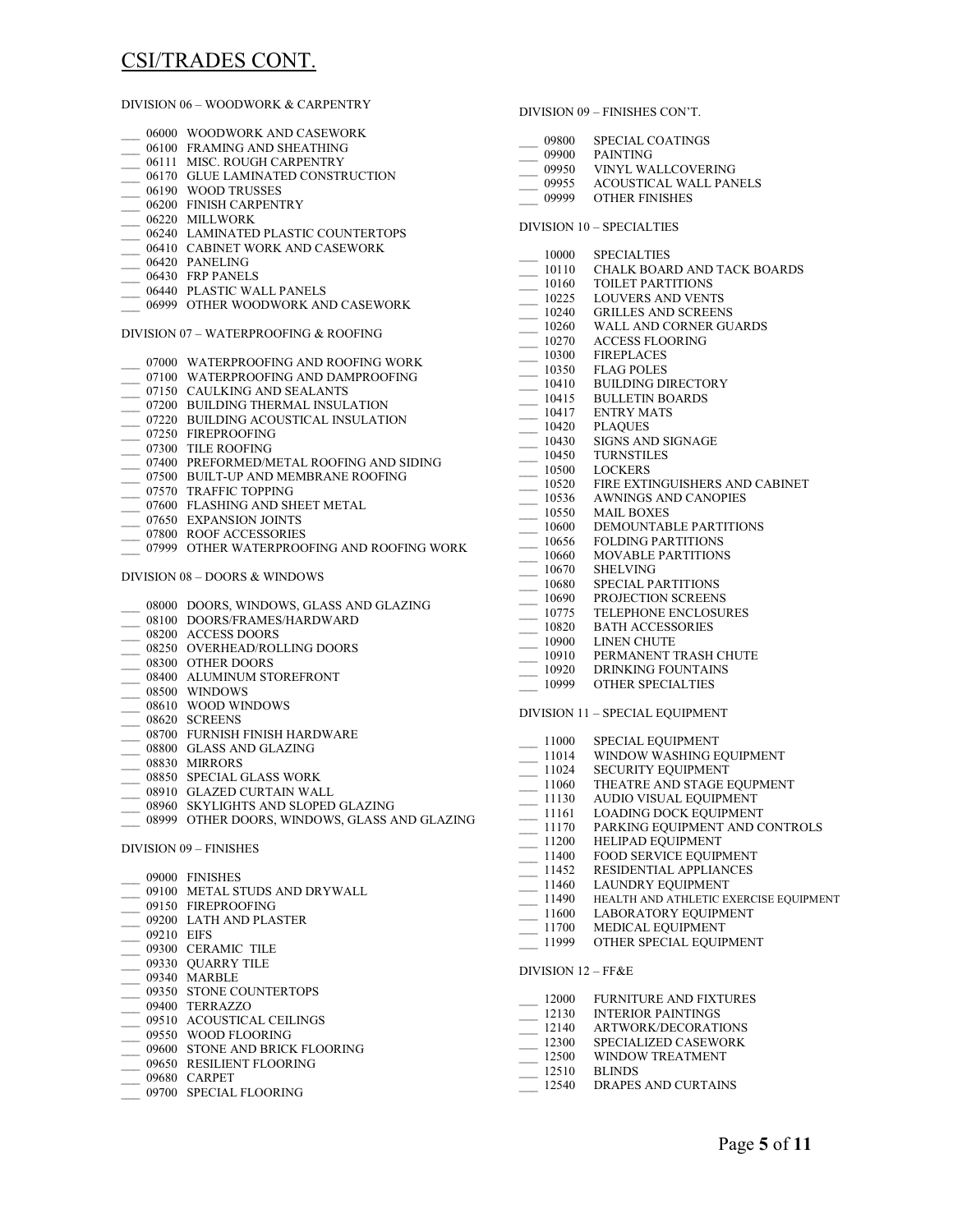#### DIVISION 12 – FF&E CON'T.

- \_\_\_ 12620 FURNITURE
- \_\_\_ 12675 RUGS AND MATS
- \_\_\_ 12730 MULTIPLE SEATING
- \_\_\_ 12740 BOOTHS AND SEATING
- $\equiv$  12999 OTHER FURNITURE AND FIXTURES

#### DIVISION 13 – SPECIAL CONSTRUCTION

- \_\_\_ 13000 SPECIAL CONSTRUCTION
- \_\_ 13032 ATHLETIC ROOMS
- \_\_\_ 13052 SAUNA
- \_\_\_ 13120 PRE-ENGINEERED BUILDINGS
- \_\_\_ 13152 SWIMMING POOL
- \_\_\_ 13156 SPA
- \_\_\_ 13160 FOUNTAINS AND WATER FEATURES
- $\frac{13175}{2}$  ICE RINKS
- \_\_\_ 13200 TENNIS COURTS
- \_\_\_ 13220 GYMNASIUM FLOORS
- \_\_\_ 13240 ATHLETIC FIELDS
- \_\_\_ 13600 ROCKSCAPES
- $\equiv$  13999 OTHER SPECIAL CONSTRUCTION

#### DIVISION 14 – ELEVATORS AND CONVEYANCE

- $\frac{14000}{14000}$  ELEVATORS AND LIFTING EQUIPMENT
- \_\_\_ 14100 DUMB WAITERS
- \_\_\_ 14130 ELEVATOR CAB INTERIORS
- <sup>14150</sup> TEMPORARY CAB PROTECTION
- $\frac{1}{2}$  14200 ELEVATORS
- \_\_\_ 14210 HYDRAULIC ELEVATORS
- \_\_\_ 14220 ELECTRICAL ELEVATORS
- $\frac{2}{\sqrt{14310}}$  ESCALATORS
- \_\_\_ 14420 HANDICAP LIFTS
- \_\_\_ 14550 MATERIAL HANDLING SYSTEMS
- $\frac{14610}{2}$  HOISTS AND CRANES
- \_\_\_ 14999 OTHER ELEVATOR AND LIFTING EQUIPMENT

#### DIVISION 15 – MECHANICAL, PLUMBING & FIRE SPRINKLERS

- \_\_\_ 15000 MECHANICAL AND PLUMBING
- \_\_\_ 15300 FIRE PROTECTION/SPRINKLERS
- \_\_\_ 15350 DRY FIRE PROTECTION (Halon, etc.)
- $\frac{15400}{2}$  PLUMBING
- \_\_\_ 15450 TUB AND SHOWER PROTECTION
- \_\_\_ 15500 HVAC
- \_\_\_ 15520 HVAC TEST AND BALANCE
- \_\_ 15700 HVAC CONTROLS
- \_\_\_ 15999 OTHER MECHANICAL AND PLUMBING

DIVISION 16 – ELECTRICAL

- \_\_\_ 16000 ELECTRICAL WORK
- \_\_\_ 16100 ELECTRICAL AND LIGHTING
- \_\_\_ 16190 CONCRETE LIGHT POLE BASES
- \_\_\_ 16700 LOW VOLTAGE WORK
- $-$  16710 FIRE ALARM SYSTEM
- $\overline{\phantom{0}}$  16715 SECURITY ALARM SYSTEMS
- \_\_\_ 16720 PHONE SYSTEM
- $-$  16730 CATV SYSTEMS
- $-$  16740 SOUND/COMM SYSTEMS
- $-$  16750 DATA SYSTEMS
- \_\_ 16999 OTHER ELECTRICAL WORK

DIVISION 17 – CLEANUP

- $-$  17000 FINAL CLEANUP
- \_\_\_ 17100 INTERIM AND FINAL CLEANUP
- \_\_\_ 17999 OTHER CLEANUP WORK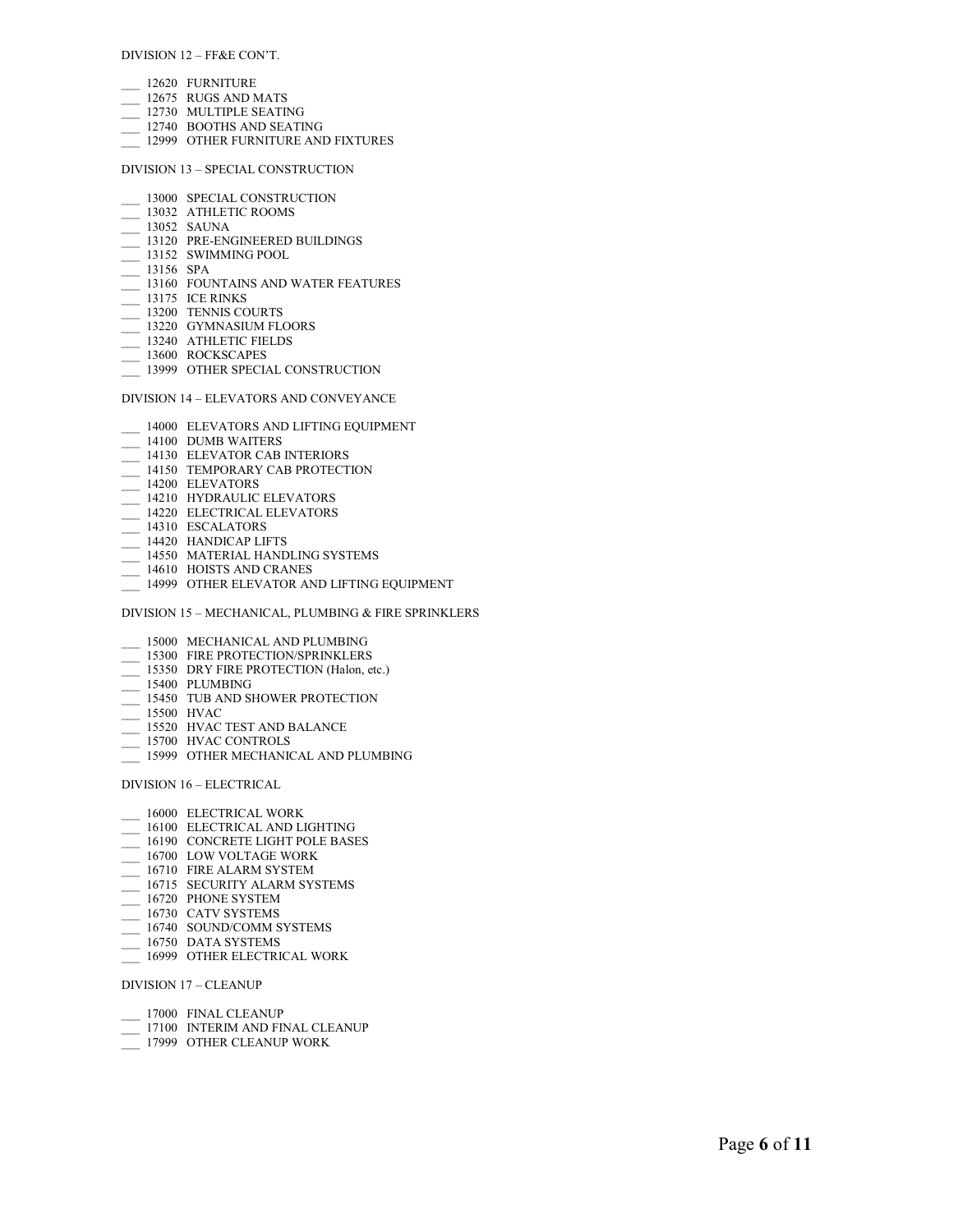### **FINANCIAL INFO**

| List your Dun and Bradstreet number $\&$ Rating (if known):<br>,我们也不能在这里的人,我们也不能在这里的人,我们也不能在这里的人,我们也不能在这里的人,我们也不能在这里的人,我们也不能在这里的人,我们也不能在这里的人,我们也 |                                                                                           |
|--------------------------------------------------------------------------------------------------------------------------------------------------|-------------------------------------------------------------------------------------------|
|                                                                                                                                                  |                                                                                           |
|                                                                                                                                                  |                                                                                           |
| How many people does your firm presently employ?                                                                                                 |                                                                                           |
|                                                                                                                                                  |                                                                                           |
|                                                                                                                                                  |                                                                                           |
| How many personnel were employed at your peak of operations over the last three years?                                                           |                                                                                           |
|                                                                                                                                                  |                                                                                           |
|                                                                                                                                                  |                                                                                           |
| Please list all labor agreement commitments:                                                                                                     |                                                                                           |
|                                                                                                                                                  |                                                                                           |
| <b>BONDING COMPANY</b>                                                                                                                           |                                                                                           |
| Name of Surety                                                                                                                                   | Key Contact Person/Phone                                                                  |
|                                                                                                                                                  | the control of the control of the control of the control of the control of the control of |
|                                                                                                                                                  |                                                                                           |
| <b>Bond Rate</b>                                                                                                                                 | $\frac{0}{0}$                                                                             |

"Please note that the decision to issue performance and payment bonds is a matter between (Contractor) and (Surety), and will be subject to standard underwriting at the time of the final bond request, which will include but not be limited to the acceptability of the contract documents, bond forms and financing. We assume no liability to third parties or to you if for any reason said bonds are not executed."

Please list your company's Workers' Compensation Interstate/Intrastate Experience Modification Rate for the most recent three years. Attach a copy of your insurance carrier or state fund (on their letterhead) verifying the EMR data.

Interstate (Yr./Rate)

 $\overline{a}$  ,  $\overline{a}$  ,  $\overline{a}$  ,  $\overline{a}$  ,  $\overline{a}$  ,  $\overline{a}$  ,  $\overline{a}$  ,  $\overline{a}$  ,  $\overline{a}$  ,  $\overline{a}$  ,  $\overline{a}$  ,  $\overline{a}$  ,  $\overline{a}$  ,  $\overline{a}$  ,  $\overline{a}$  ,  $\overline{a}$  ,  $\overline{a}$  ,  $\overline{a}$  ,  $\overline{a}$  ,  $\overline{a}$  ,

Intrastate (Yr./Rate/Name state(s) with abbreviations next to modification rate)

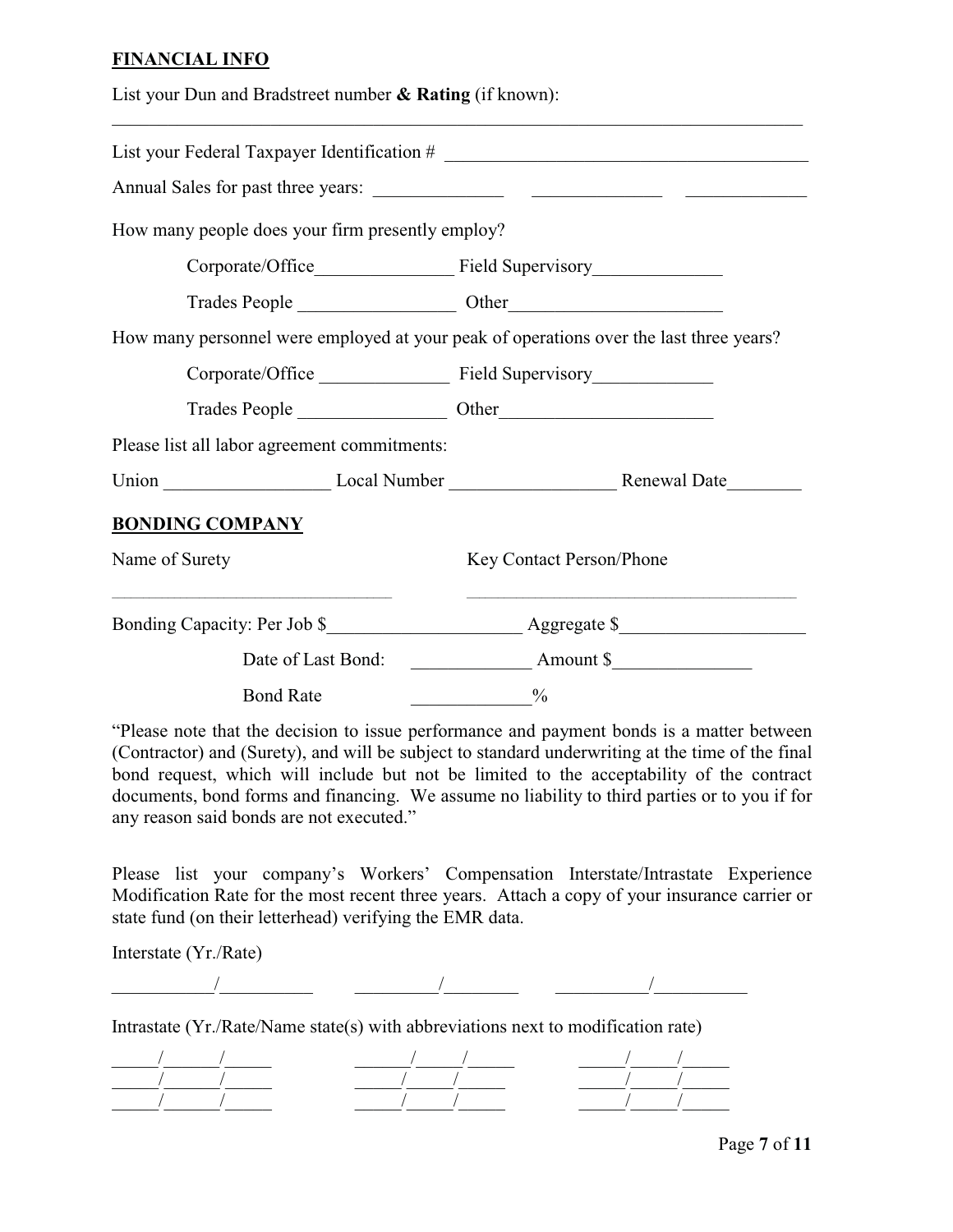# **SAFETY**

| Any employee deaths in the past three years?                                                                                                                                                                                                                     | Yes No              |
|------------------------------------------------------------------------------------------------------------------------------------------------------------------------------------------------------------------------------------------------------------------|---------------------|
| If yes, please give a brief description of the circumstances:                                                                                                                                                                                                    |                     |
|                                                                                                                                                                                                                                                                  |                     |
| Do you have a qualified person or company who is responsible for Safety for your company?                                                                                                                                                                        | $Yes$ No            |
|                                                                                                                                                                                                                                                                  |                     |
| Does this person do safety inspections on all of your projects:<br>Frequency:                                                                                                                                                                                    | Yes No              |
| Do you have a written Company Safety Policy and Program and will you provide copies if<br>requested:                                                                                                                                                             | $Yes$ No            |
| Does your Company have a substance abuse policy:<br>If yes, please check which are included in the policy:                                                                                                                                                       | $Yes$ No            |
| Pre-hire/Initial Employment<br>Cause<br>Post Accident/Incident<br>the control of the control of the<br>Random<br>Periodic                                                                                                                                        |                     |
| Do you have a return to work/light duty program?<br>If yes, please describe:                                                                                                                                                                                     | Yes<br>No           |
| Have you ever implemented 100% fall protection<br>If requested, can you provide us with a site-specific program addressing the fall hazards in<br>your work?                                                                                                     | Yes<br>No<br>Yes No |
| Do you require documented safety meetings for your employees? Indicate which, and how<br>often.<br>Field Supervisors:<br>Yes<br>No<br>New Hires:<br>Yes<br>No<br>Employees:<br>Yes<br>N <sub>o</sub><br><b>SUBCONTRACTOR</b><br>Yes<br>N <sub>0</sub><br>/VENDOR |                     |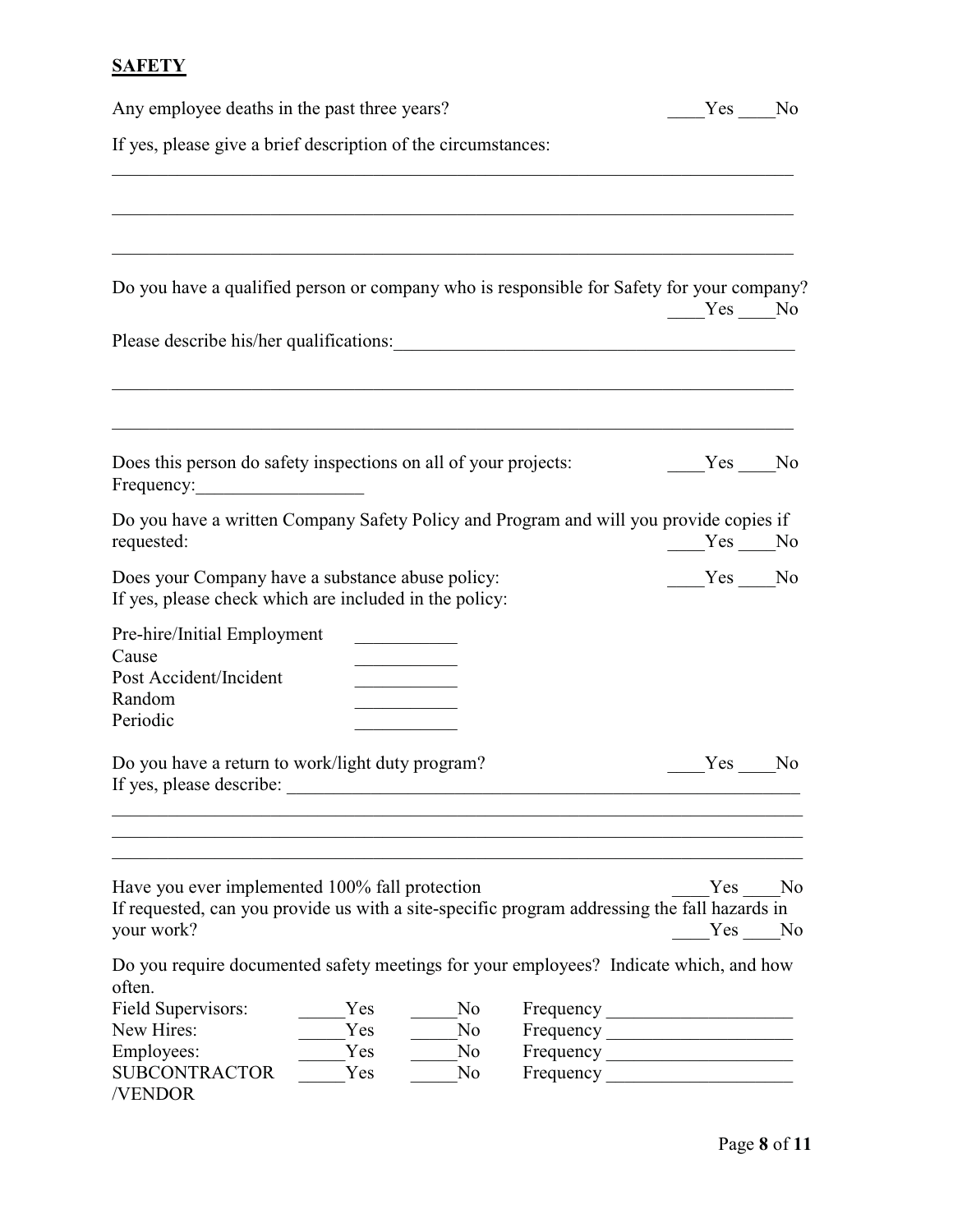## **SAFETY CONT…**

| Does your Company provide safety training for all employees: | Yes | No. |
|--------------------------------------------------------------|-----|-----|
| If yes, please list training provided.                       |     |     |

\_\_\_\_\_\_\_\_\_\_\_\_\_\_\_\_\_\_\_\_\_\_\_\_\_\_\_\_\_\_\_\_\_\_\_\_\_\_\_\_\_\_\_\_\_\_\_\_\_\_\_\_\_\_\_\_\_\_\_\_\_\_\_\_\_\_\_\_\_\_\_\_\_

\_\_\_\_\_\_\_\_\_\_\_\_\_\_\_\_\_\_\_\_\_\_\_\_\_\_\_\_\_\_\_\_\_\_\_\_\_\_\_\_\_\_\_\_\_\_\_\_\_\_\_\_\_\_\_\_\_\_\_\_\_\_\_\_\_\_\_\_\_\_\_\_\_ \_\_\_\_\_\_\_\_\_\_\_\_\_\_\_\_\_\_\_\_\_\_\_\_\_\_\_\_\_\_\_\_\_\_\_\_\_\_\_\_\_\_\_\_\_\_\_\_\_\_\_\_\_\_\_\_\_\_\_\_\_\_\_\_\_\_\_\_\_\_\_\_\_

(We will require that at least one full time on-site person must have completed the 30 hour OSHA training)

Do you have home office representatives (not directly involved in the project) who will visit and audit the project for safety? The set of safety and audit the project for safety? Frequency  $\frac{1}{\sqrt{2}}$ 

### **OTHER QUALIFICATIONS**

**Check all that apply:**

- Preconstruction services and design build capabilities
- BIM capabilities, experience ( $\#$  of Years performing BIM or  $\#$  of projects completed utilizing BIM) (Attach additional sheets if needed)
- \_\_\_\_ Contractors shop fabrication abilities (duct, pipe, plumbing, electrical, sprinkler, etc...)
- Storage/warehousing capacity

### **CERTIFICATIONS Check all that apply:**

| Federal:<br>8(a) - SBA Certification<br>SDB (Small Disadvantaged Business) - Self Certification via CCR<br>SB (Small Business) - Self Certification via CCR<br>SB (Small Business) - SBA Certification<br>SDVOB (Service Disabled Veteran Owned Business) - Self Certification via CCR<br>CVE (Certified Veteran Enterprise) - VA Certification<br>VOB (Veteran Owned Business) - Self Certification via CCR<br>MOB (Minority Owned Business) - Self Certification via CCR<br>WOB (Woman Owned Business) - Self Certification via CCR | <b>Expires On:</b> |
|---------------------------------------------------------------------------------------------------------------------------------------------------------------------------------------------------------------------------------------------------------------------------------------------------------------------------------------------------------------------------------------------------------------------------------------------------------------------------------------------------------------------------------------|--------------------|
| CA:<br>SBE (Small Business Enterprise) - CA DGS Certification<br>Micro business - CA DGS Certification<br>DVBE (Disabled Veteran Business Enterprise) - CA DGS Certification<br>DBE (Disadvantaged Business Enterprise) - CUCP Certification<br>MBE (Minority Business Enterprise) - CPUC Certification (not same as CUCP)                                                                                                                                                                                                            |                    |
| City of San Diego<br>Small Local Business Enterprise (SLBE) - City of San Diego Certification<br>Emerging Local Business Enterprise (ELBE) - City of San Diego Certification                                                                                                                                                                                                                                                                                                                                                          |                    |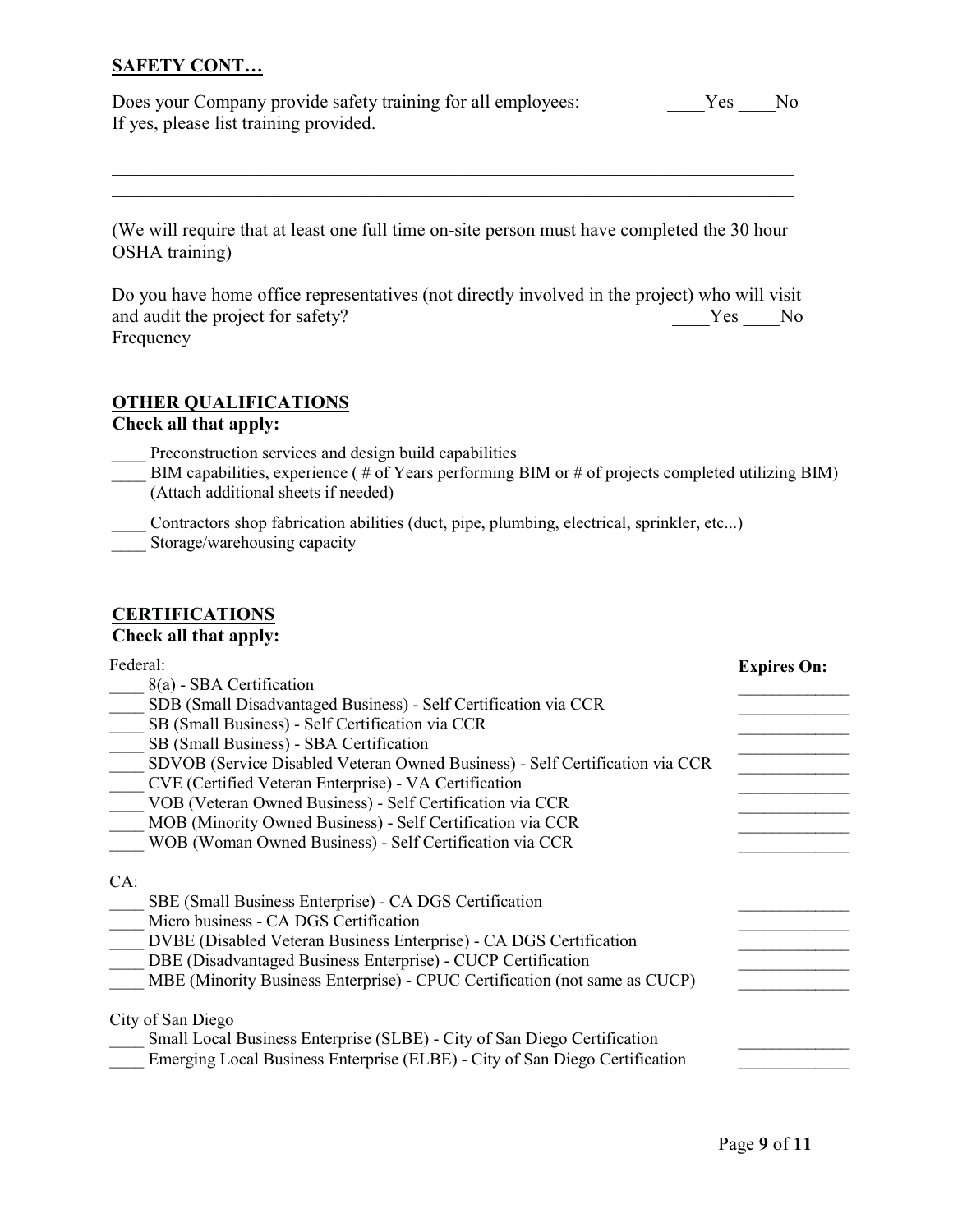### **REFERENCES**

### **Project History:**

- A. Please attach a list of the major projects your firm has completed in the last three (3) years: Specify project name, location, owner, Architect/ Engineer, General Contractor, Contract Amount, Completion Date, and Contact Person with Telephone Number.
- B. What is your average job size:

Largest job ever completed: \_\_\_\_\_\_\_\_\_\_\_\_\_\_\_\_\_\_\_\_\_\_\_\_\_\_\_\_\_\_\_\_\_\_\_\_\_\_\_\_\_\_\_\_\_\_\_ In what year: C. What is your backlog: \_\_\_\_\_\_\_\_\_\_\_\_\_\_\_\_\_\_\_\_\_\_\_\_\_\_\_\_\_\_\_\_\_\_\_\_\_\_\_\_\_\_\_\_\_\_\_\_\_\_\_\_

As of today: As of last financial statement: \_\_\_\_\_\_\_\_\_\_\_\_\_\_\_\_\_\_\_\_\_\_\_\_\_\_\_\_\_\_\_\_\_\_\_\_\_\_\_\_\_\_\_\_\_

As of 12 months ago?

D. Has your firm or any other organization with which your officers or owners were involved during the past three years, ever failed to complete any work awarded or been terminated for cause?

**\_\_\_\_\_\_\_\_\_\_\_\_\_\_\_\_\_\_\_\_\_\_\_\_\_\_\_\_\_\_\_\_\_\_\_\_\_\_\_\_\_\_\_\_\_\_\_\_\_\_\_\_\_\_\_\_\_\_\_\_\_\_\_\_\_\_\_\_\_\_ \_\_\_\_\_\_\_\_\_\_\_\_\_\_\_\_\_\_\_\_\_\_\_\_\_\_\_\_\_\_\_\_\_\_\_\_\_\_\_\_\_\_\_\_\_\_\_\_\_\_\_\_\_\_\_\_\_\_\_\_\_\_\_\_\_\_\_\_\_\_ \_\_\_\_\_\_\_\_\_\_\_\_\_\_\_\_\_\_\_\_\_\_\_\_\_\_\_\_\_\_\_\_\_\_\_\_\_\_\_\_\_\_\_\_\_\_\_\_\_\_\_\_\_\_\_\_\_\_\_\_\_\_\_\_\_\_\_\_\_\_**

If yes, please provide a complete explanation below.

E. Are there any judgments, claims, arbitration proceedings, or suits pending / out-standing against your firm and / or its officers or principals? If yes, please provide a complete explanation below.

**\_\_\_\_\_\_\_\_\_\_\_\_\_\_\_\_\_\_\_\_\_\_\_\_\_\_\_\_\_\_\_\_\_\_\_\_\_\_\_\_\_\_\_\_\_\_\_\_\_\_\_\_\_\_\_\_\_\_\_\_\_\_\_\_\_\_\_\_\_\_ \_\_\_\_\_\_\_\_\_\_\_\_\_\_\_\_\_\_\_\_\_\_\_\_\_\_\_\_\_\_\_\_\_\_\_\_\_\_\_\_\_\_\_\_\_\_\_\_\_\_\_\_\_\_\_\_\_\_\_\_\_\_\_\_\_\_\_\_\_\_ \_\_\_\_\_\_\_\_\_\_\_\_\_\_\_\_\_\_\_\_\_\_\_\_\_\_\_\_\_\_\_\_\_\_\_\_\_\_\_\_\_\_\_\_\_\_\_\_\_\_\_\_\_\_\_\_\_\_\_\_\_\_\_\_\_\_\_\_\_\_**

F. Has your firm filed any lawsuits or requested arbitration or mediation with regard to construction contracts within the last three years? If yes, please provide a complete explanation below.

**\_\_\_\_\_\_\_\_\_\_\_\_\_\_\_\_\_\_\_\_\_\_\_\_\_\_\_\_\_\_\_\_\_\_\_\_\_\_\_\_\_\_\_\_\_\_\_\_\_\_\_\_\_\_\_\_\_\_\_\_\_\_\_\_\_\_\_\_\_\_ \_\_\_\_\_\_\_\_\_\_\_\_\_\_\_\_\_\_\_\_\_\_\_\_\_\_\_\_\_\_\_\_\_\_\_\_\_\_\_\_\_\_\_\_\_\_\_\_\_\_\_\_\_\_\_\_\_\_\_\_\_\_\_\_\_\_\_\_\_\_ \_\_\_\_\_\_\_\_\_\_\_\_\_\_\_\_\_\_\_\_\_\_\_\_\_\_\_\_\_\_\_\_\_\_\_\_\_\_\_\_\_\_\_\_\_\_\_\_\_\_\_\_\_\_\_\_\_\_\_\_\_\_\_\_\_\_\_\_\_\_**